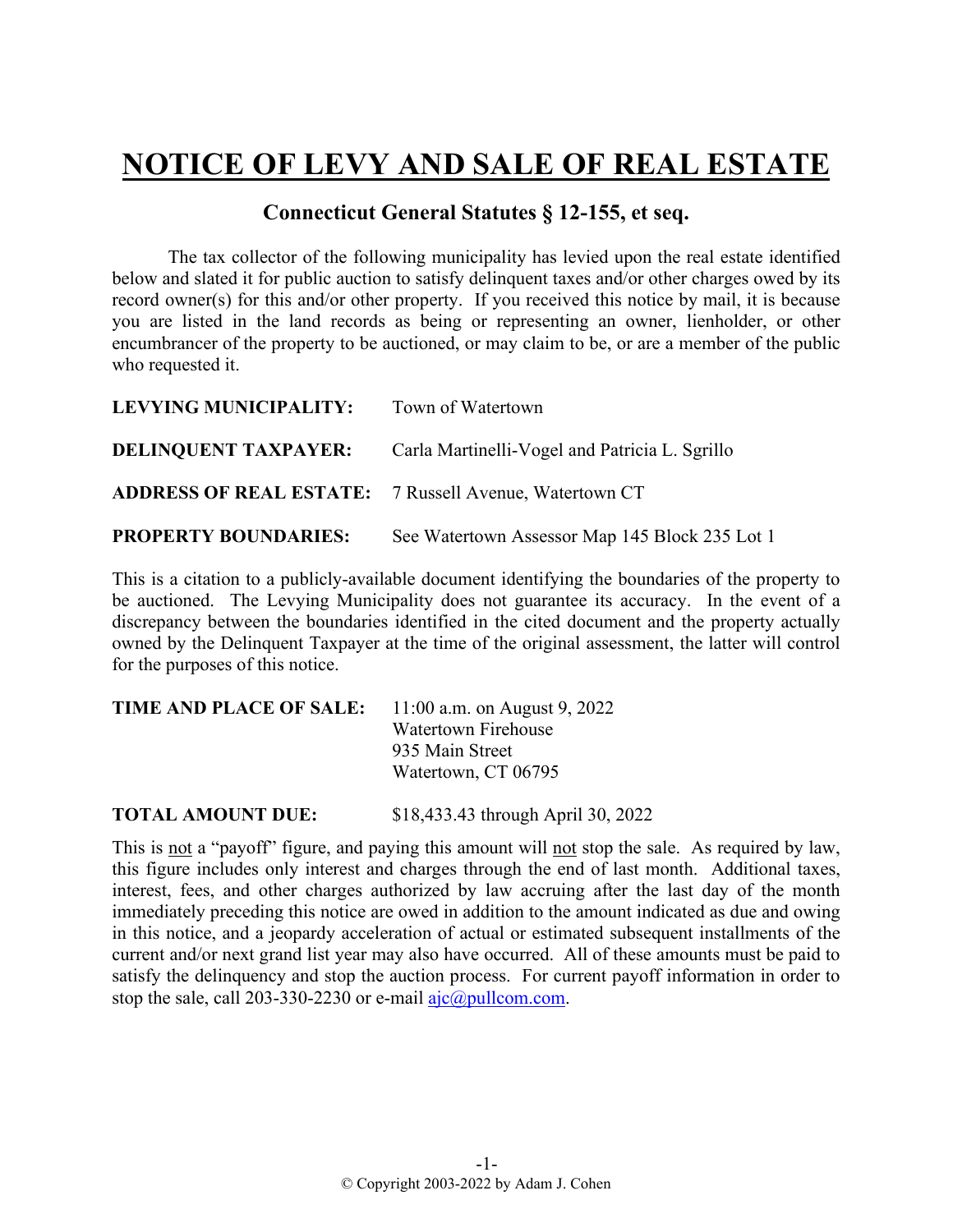**SURVIVING ENCUMBRANCES:** This property will be sold "free and clear" to the winning bidder subject only to: (1) taxes and water/sewer charges laid by the levying municipality which were not yet due and payable at the time of the levy, which is the date accompanying the signature on the first notice of this sale filed in the land records, except as are recovered from the sale; (2) the accrued taxes and water/sewer charges of any other governmental authority against this property; (3) any federal lien recorded until 30 days before the date which is six months after the auction date, except as extinguished pursuant to federal law; (4) easements, covenants and restrictions in favor of other parcels of land predating the time of the levy; (5) solely to the extent any of the delinquencies identified above was assessed on property other than the property to be sold, all encumbrances perfected before this notice was recorded; (6) interests exempt from levy and sale under the Constitution and laws of the United States; (7) the interest of any person or such person's predecessors in title for whom notice of the sale was not sent as required by law, and who had a right to such notice, and who did not in fact know of it within six months thereafter; (8) any monetary encumbrance recorded between May 17, 2022 and the date the first notice of this sale was filed in the land records, unless its holder is notified of the tax sale as required by law or in fact knew of it within six months thereafter; (9) any other interest not foreclosed by this tax sale procedure under state law; and (10) the effect of any federal, state, or local law and the restrictions and conditions in the tax sale notices and announced at the auction.

**PERSONS TO WHOM THIS NOTICE IS SENT:** The following persons are, or may claim to be, or may represent, the known holders of choate interests which will be affected by the sale. Absent payment in full before the auction or valid redemption within six months thereafter, the respective titles, mortgages, liens, restraints on alienation, and other encumbrances in this property in favor of all persons with actual or constructive notice thereof shall be extinguished.

| Carla Martinelli-Vogel            | Carla Martinelli-Vogel                |
|-----------------------------------|---------------------------------------|
| 16 Lyman Road                     | 13 Pond Road                          |
| Wolcott, CT 06716                 | Westford, MA 01886                    |
|                                   |                                       |
| Patricia L. Sgrillo or her Estate | Carla Martinelli-Vogel and Patricia   |
| 140 Bradley Avenue #2             | L. Sgrillo or her Estate, or Occupant |
| Waterbury, CT 06708               | 7 Russell Avenue                      |
|                                   | Watertown, CT 06795                   |